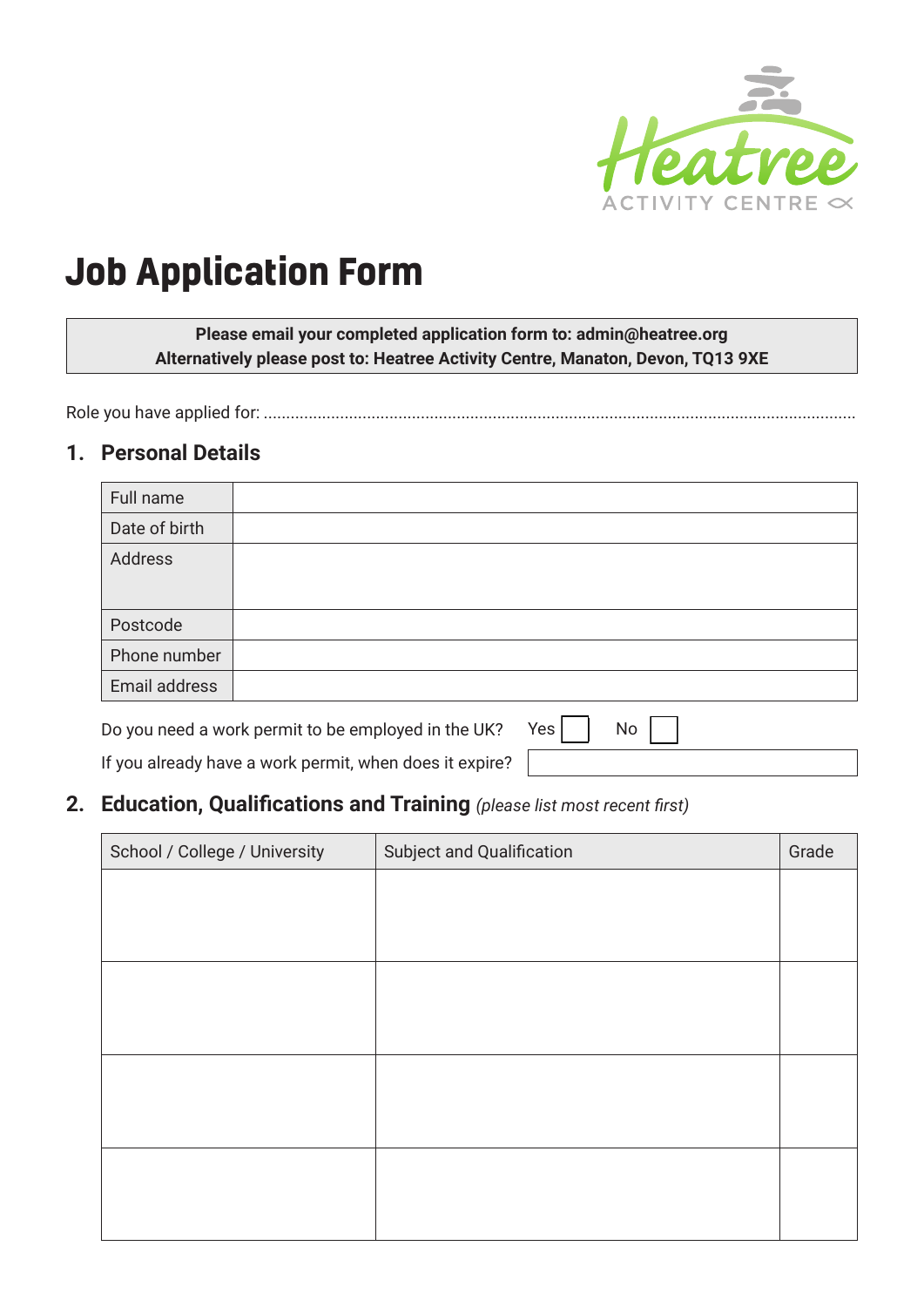Please tell us about any additional awards, qualifications or training you have undertaken :

# **3. Employment History**

Please tell us about your past and current employment including any voluntary work *(please list most recent first)*:

| Employer name and address | Date<br>from | Date<br>$\mathop{\mathsf{to}}$ | Job title and description | Reason for<br>leaving |
|---------------------------|--------------|--------------------------------|---------------------------|-----------------------|
|                           |              |                                |                           |                       |
|                           |              |                                |                           |                       |
|                           |              |                                |                           |                       |
|                           |              |                                |                           |                       |
|                           |              |                                |                           |                       |
|                           |              |                                |                           |                       |
|                           |              |                                |                           |                       |
|                           |              |                                |                           |                       |
|                           |              |                                |                           |                       |
|                           |              |                                |                           |                       |
|                           |              |                                |                           |                       |
|                           |              |                                |                           |                       |
|                           |              |                                |                           |                       |
|                           |              |                                |                           |                       |
|                           |              |                                |                           |                       |
|                           |              |                                |                           |                       |
|                           |              |                                |                           |                       |
|                           |              |                                |                           |                       |
|                           |              |                                |                           |                       |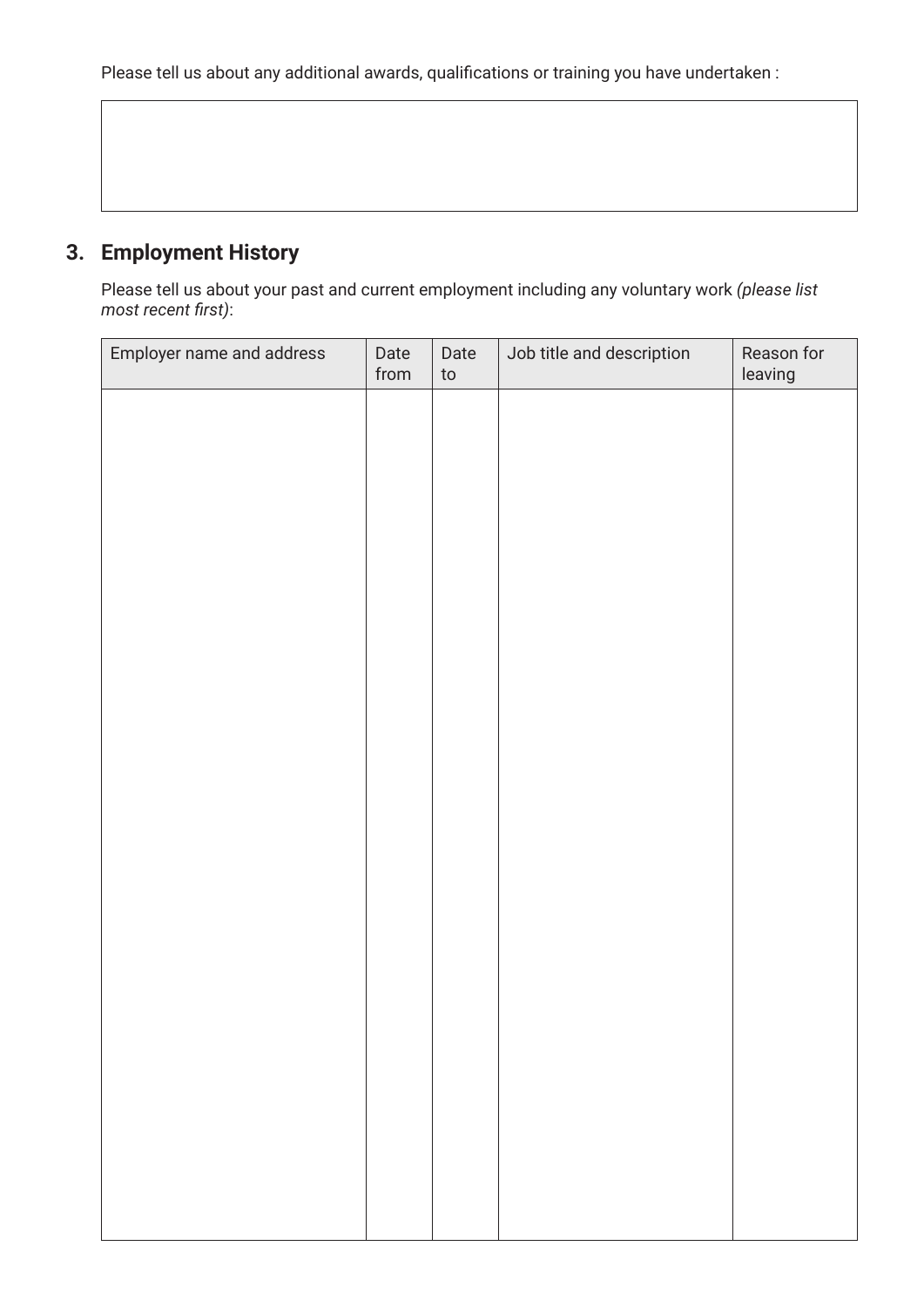## **4. Skills and Experience**

Please tell us about any previous skills and experience relevant to the role you're applying for:

What personal attributes could you contribute to the role?

#### **5. Other Information**

If selected for interview do you require any special arrangements to be made on account of a disability?



If yes, please give details of the effects of your disability on your day-to-day activities and any other information that you feel would help us to accommodate your needs during your interview and fulfil our obligations under the Equality Act 2010:

Have you any convictions that are not spent under the Rehabilitation of Offenders Act?

| Yes | No |
|-----|----|
|     |    |

| v.<br>۰, |
|----------|
|          |

If yes, please provide further details. As this post is covered by the Rehabilitation of Offenders Act 1974 (Exceptions) Order 1975, both spent and unspent convictions must be declared.